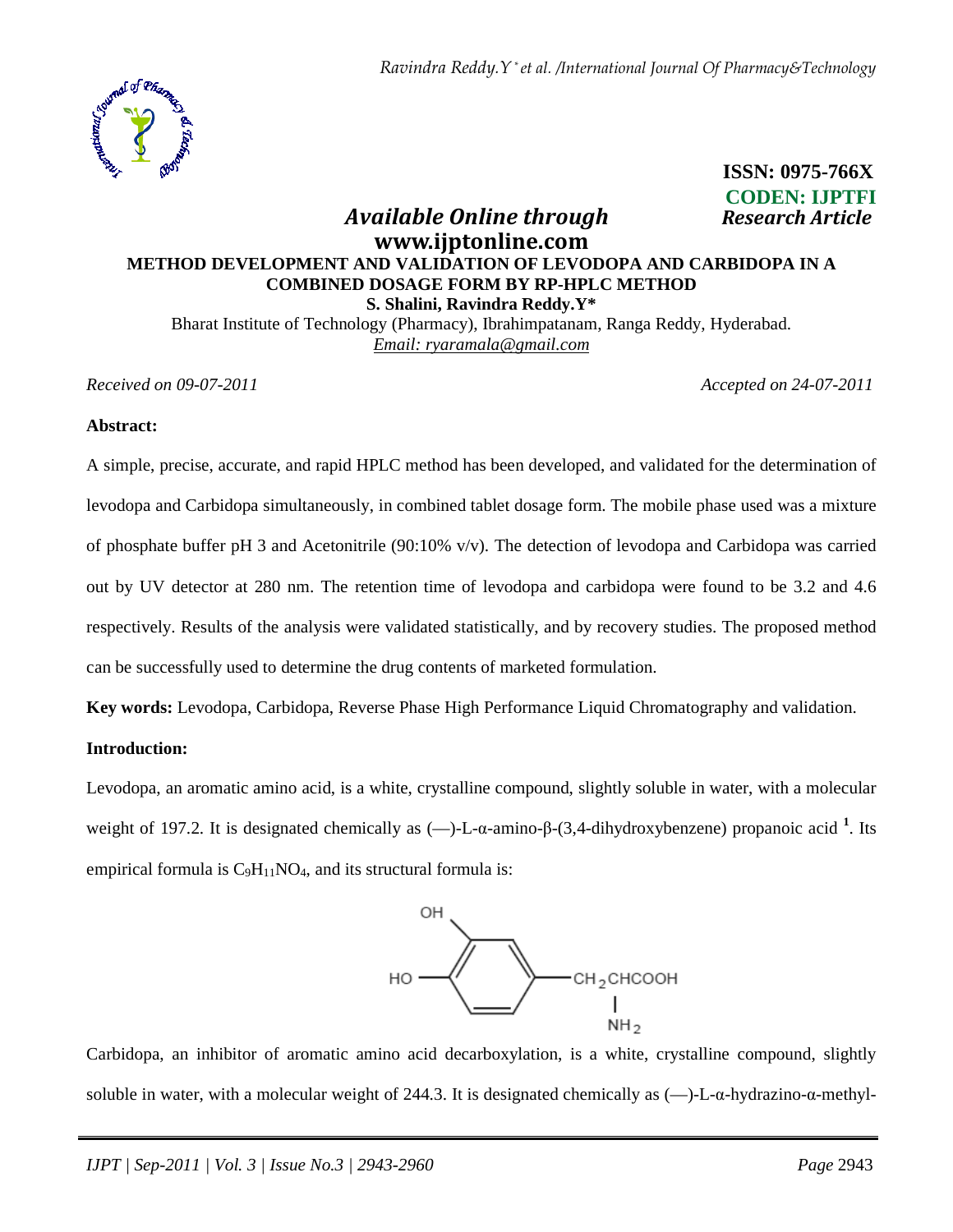*Ravindra Reddy.Y \* et al. /International Journal Of Pharmacy&Technology*

β-(3,4-dihydroxybenzene) propanoic acid monohydrate <sup>1</sup>. Its empirical formula is  $C_{10}H_{14}N_2O_4 \cdot H_2O$ , and its

structural formula is:



Syndopa is a combination of carbidopa and levodopa for the treatment of Parkinson's disease and syndrome.

Parkinson's disease is a neurological degenerative disorder of extra pyramidal nervous system. The symptoms of the disease include tremor, rigidity, bradykinesia and loss of control of skeletal muscular system**<sup>2</sup>** . The disease is caused when blood fails to produce enough dopamine. Dopamine cannot be administered directly because it cannot cross blood-brain barrier, so levodopa is used as a source of dopamine because it is decarboxylated to dopamine by aromatic L-amino acid decarboxylase on entering the brain**<sup>3</sup>** .Levodopa is generally co-administered with an extra cerebral decarboxylase inhibitor like carbidopa. Carbidopa inhibits decarboxylation of levodopa in peripheral tissues resulting in greater amount of levodopa dose to be transported to brain. Combination therapy of carbidopa and levodopa leads to a marked reduction in both the required levodopa dose and occurrence of side effects<sup>4</sup> eg. Syndopa

Syndopa (carbidopa-levodopa) is supplied as tablets in four strengths<sup>5</sup>:

SYNDOPA 110 tab Levodopa 100mg, Carbidopa 10mg

SYNDOPA 275 tab Levodopa 250mg, Carbidopa 25mg

SYNDOPA PLUS tab Levodopa 100mg, Carbidopa 25mg

SYNDOPA CR tab Levodopa 200mg, Carbidopa 50mg

Various methods such as, spectrofluorimetry**6,7** gas chromatography**8,9** , high performance liquid chromatography(HPLC)**9,10** , radio immunoassay,10 chemiluminescence**11-12** and voltammetric determination**13,14** have been reported in the literature for the determination of these compounds in various biological samples and pharmaceutical preparations.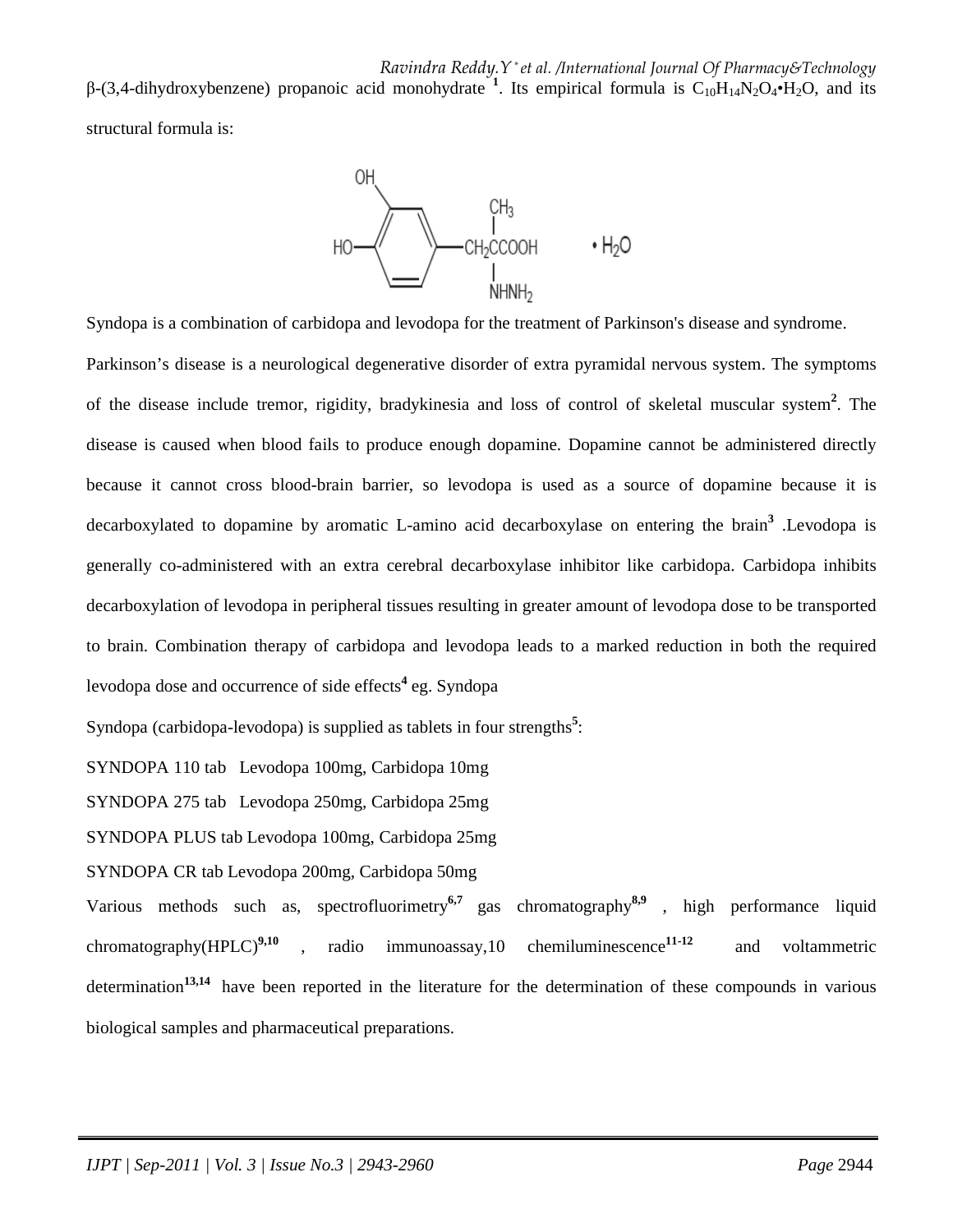## *Ravindra Reddy.Y \* et al. /International Journal Of Pharmacy&Technology* **REAGENTS, STANDARDS AND SAMPLES:**

Water HPLC Grade, LevodopaWorking Standard, CarbidopaWorking Standard, Acetonitrile, Potassium dihydrogen phosphate and Syndopa plus tablets.

## **CHROMATOGRAPHIC PARAMETERS:**

| Equipment        | : High performance liquid chromatography equipped with        |
|------------------|---------------------------------------------------------------|
|                  | Auto Sampler and DAD or UV detector.                          |
| Column           | : Symmetry C18 (4.6 x 150 mm, 3.5 $\Box$ m, Make: XBridge) or |
|                  | Equivalent.                                                   |
| Flow rate        | $: 0.5$ ml per min                                            |
| Mobile phase     | : pH-3 Phosphate buffer: acetonitrile [90:10]                 |
| Wavelength       | $: 280$ nm                                                    |
| Injection volume | : $20 \mu l$                                                  |
| Column oven      | : Ambient                                                     |
| Run time         | $: 8 \text{ min}$                                             |

#### **Preparation of Phosphate buffer:**

Weigh 7.0 grams of Potassium dihydrogen Phosphate into a 1000 ml beaker, dissolve and diluted to 1000 ml with HPLC water. Adjusted the pH to 3.0 with Orthophosphoric acid.

## **Preparation of mobile phase:**

Mix a mixture of above buffer 900 ml (90%) and 100 ml of Acetonitrile HPLC (10%) and degas in ultrasonic

water bath for 5 minutes. Filter through 0.45  $\mu$  filter under vacuum filtration.

**Diluent Preparation:** Mobile Phase as diluent.

#### **Assay:**

## **Preparation of the Levodopa and Carbidopa Standard & Sample Solution:**

## **Standard Solution Preparation:**

Accurately weigh and transfer 25 mg of Levodopa and 6.25 mg of Carbidopa working standard into a 10 ml clean dry volumetric flask add about 7mL of Diluent and sonicate to dissolve it completely and make volume up to the mark with the same solvent. (Stock solution)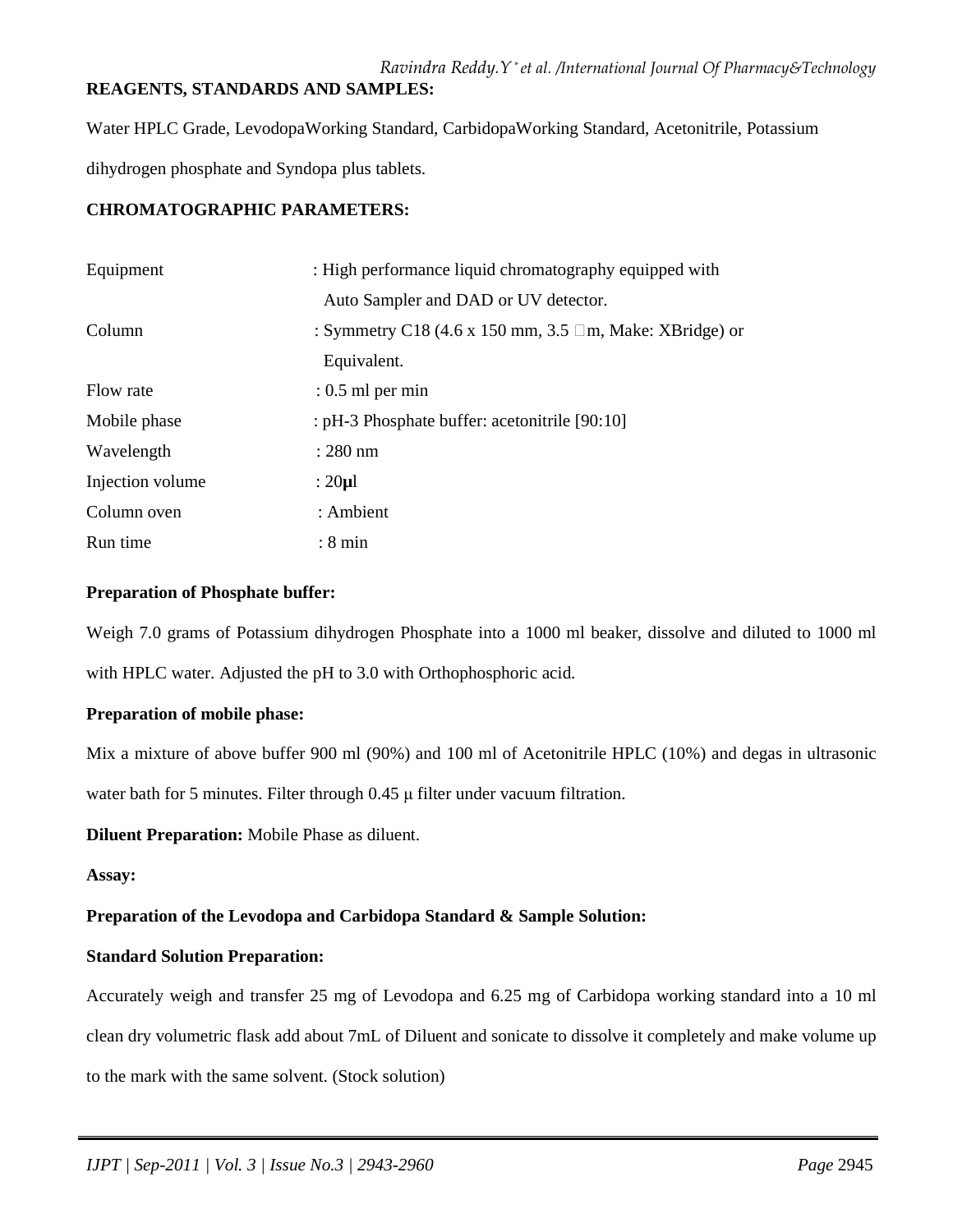*Ravindra Reddy.Y \* et al. /International Journal Of Pharmacy&Technology* Further pipette 0.4 ml of Levodopa & Carbidopa the above stock solution into a 10 ml volumetric flask and dilute up to the mark with diluent.

#### **Sample Solution Preparation:**

Accurately weigh and transfer powdered tablet Equivalent to 25 mg of Levodopa and 6.25 mg of Carbidopa [48.3 mg] into a 10 ml clean dry volumetric flask add about 7ml of Diluent and sonicate to dissolve it completely and make volume up to the mark with the same solvent. (Stock solution)

Further pipette 0.4 of Levodopa & Carbidopa of the above stock solution into a 10 ml volumetric flask and dilute up to the mark with diluent.

#### **Procedure:**

Inject 20 **µ**L of the standard, sample into the chromatographic system and measure the areas for the Levodopa and Carbidopa peaks and calculate the %Assay by using the formulae.

#### **System Suitability:**

Tailing factor for the peaks due to Levodopa & Carbidopa in Standard solution should not be more than 2.0

Theoretical plates for the Levodopa & Carbidopa peaks in Standard solution should not be less than 2000

### **PRECISION:**

 Accurately weigh and transfer 25 mg of Levodopa and 6.25 mg of Carbidopa working standard into a 10 ml clean dry volumetric flask add about 7 ml of diluent and sonicate to dissolve it completely and make volume up to the mark with the same solvent. (Stock solution)

Further pipette 0.4 ml of Levodopa & Carbidopa of the above stock solution into a 10 ml volumetric flask and dilute up to the mark with diluent Mix well and filter through 0.45 µm filter.

## **INTERMEDIATE PRECISION/RUGGEDNESS:**

Accurately weigh and transfer 25 mg of Levodopa and 6.25 mg of Carbidopa working standard into a 10 ml clean dry volumetric flask add about 7 ml of Diluent and sonicate to dissolve it completely and make volume up to the mark with the same solvent. (Stock solution)

Further pipette 0.4 ml of Levodopa & Carbidopa of the above stock solution into a 10 ml volumetric flask and dilute up to the mark with diluent. Mix well and filter through 0.45µm filter.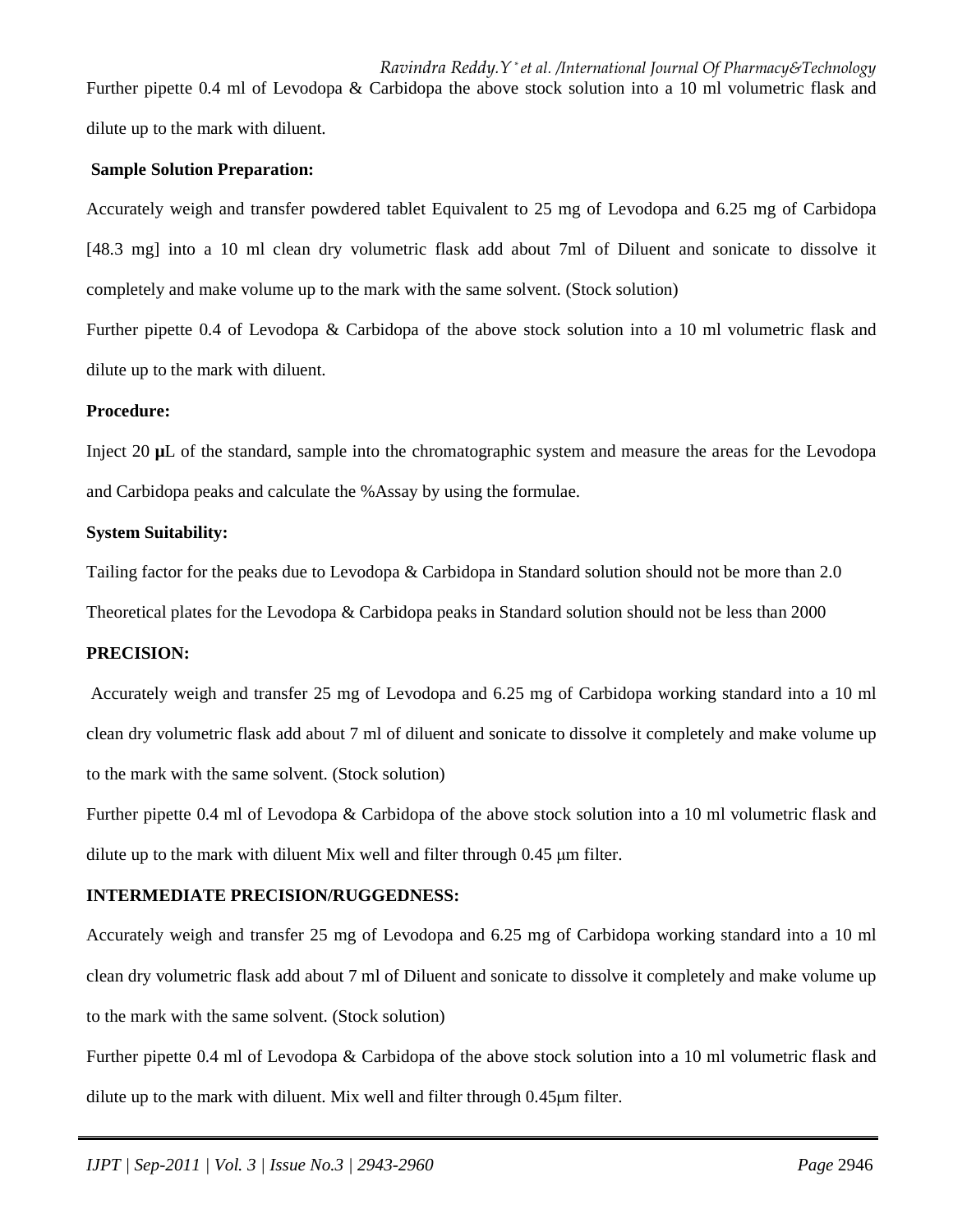## **ACCURACY:**

#### **Preparation of Standard stock solution:**

Accurately weigh and transfer 25 mg of Levodopa and 6.25 mg of Carbidopa working standard into a 10 ml clean dry volumetric flask add about 7 ml of Diluent and sonicate to dissolve it completely and make volume up to the mark with the same solvent. (Stock solution) Further pipette 0.4 ml of Levodopa & Carbidopa of the above stock solution into a 10 ml volumetric flask and dilute up to the mark with diluent.

#### **Preparation Sample solutions:**

#### **For preparation of 50% solution (With respect to target Assay concentration):**

Accurately weigh and transfer 12.5 mg of Levodopa and 3.125 mg of Carbidopa working standard into a 10 ml clean dry volumetric flask add about 7 ml of Diluent and sonicate to dissolve it completely and make volume up to the mark with the same solvent. (Stock Solution).

Further pipette 0.4 ml of Levodopa & Carbidopa of the above stock solution into a 10 ml volumetric flask and dilute up to the mark with diluent.

#### **For preparation of 100% solution (With respect to target Assay concentration):**

Accurately weigh and transfer 25.0 mg of Levodopa and 6.25 mg of Carbidopa working standards into a 10 ml clean dry volumetric flask add about 7 ml of Diluent and sonicate to dissolve it completely and make volume up to the mark with the same solvent. (Stock solution).

Further pipette 0.4 ml of Levodopa & Carbidopa of the above stock solution into a 10 ml volumetric flask and dilute up to the mark with diluent.

#### **For preparation of 150% solution (With respect to target Assay concentration):**

Accurately weigh and transfer 37.5 mg of Levodopa and 9.375 mg of Carbidopa working standards into a 10 mL clean dry volumetric flask add about 7 mL of Diluent and sonicate to dissolve it completely and make volume up to the mark with the same solvent. (Stock solution).

Further pipette 0.4 ml of Levodopa & Carbidopa of the above stock solution into a 10 ml volumetric flask and dilute up to the mark with diluent.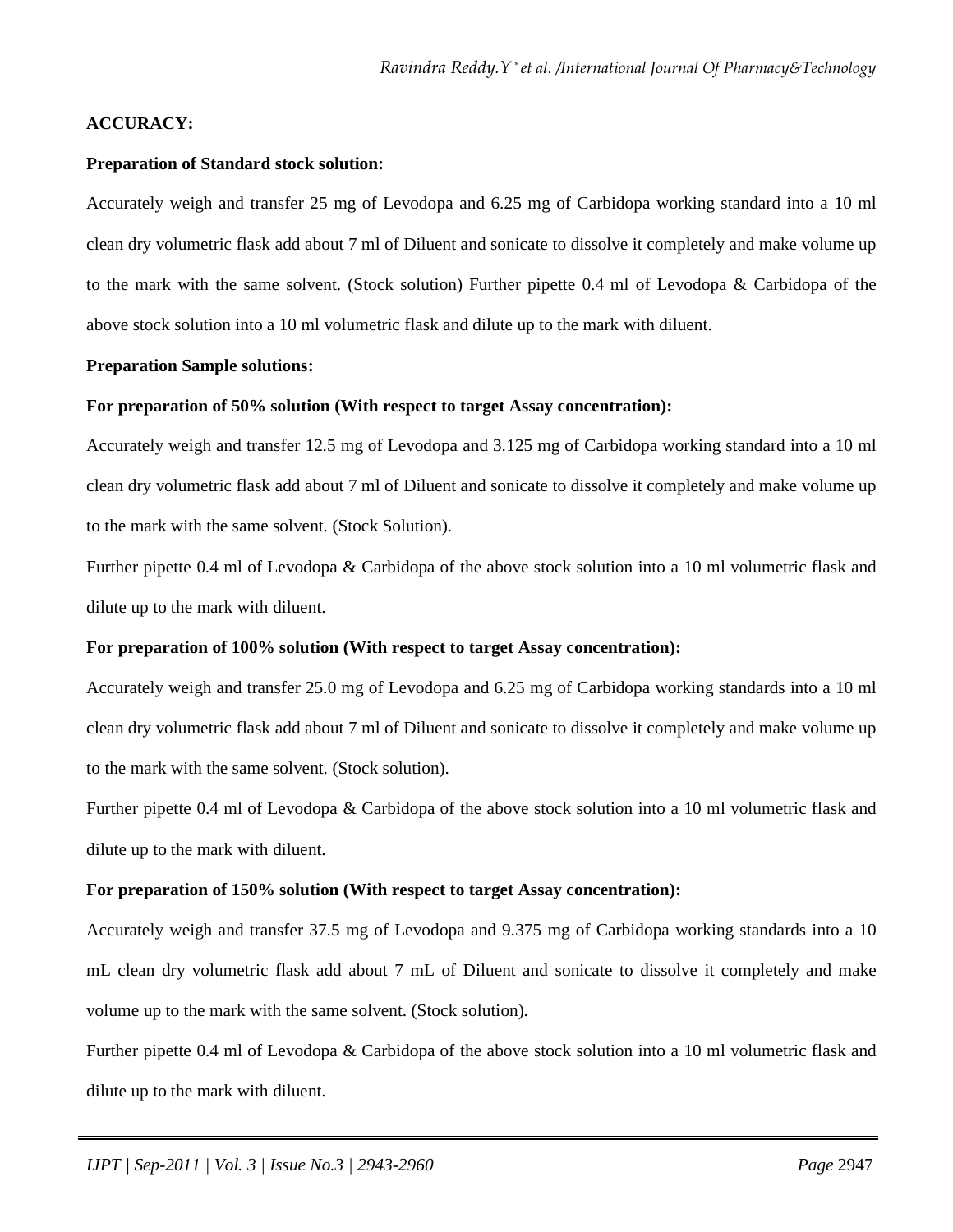## **LINEARITY:**

### **Preparation of stock solution:**

Accurately weigh and transfer 25 mg of Levodopa and 6.25 mg of Carbidopaworking standard into a 10 ml clean dry volumetric flask add about 7 ml of Diluent and sonicate to dissolve it completely and make volume up to the mark with the same solvent. (Stock solution).

## **Preparation of Level – I (50 ppm of Levodopa & 12.5 ppm of Carbidopa):**

0.2 ml of stock solution has taken in 10 ml of volumetric flask dilute up to the mark with diluent.

## **Preparation of Level – II (75 ppm of Levodopa & 18.75 ppm of Carbidopa):**

0.3 ml of stock solution has taken in 10 ml of volumetric flask dilute up to the mark with diluent.

#### **Preparation of Level – III (100 ppm of Levodopa &25 ppm of Carbidopa):**

0.4 ml of stock solution has taken in 10 ml of volumetric flask dilute up to the mark with diluent.

#### **Preparation of Level – IV (125 ppm of Levodopa & 31.25 ppm of Carbidopa):**

0.5 ml of stock solution has taken in 10 ml of volumetric flask dilute up to the mark with diluent.

### **Preparation of Level – V (150ppm of Levodopa & 37.5ppm of Carbidopa):**

0.6 ml of stock solution has taken in 10ml of volumetric flask dilute up to the mark with diluent.

#### **LIMIT OF DETECTION:**

## **LEVODOPA**

#### **Preparation of 100µg/ml solution:**

Accurately weigh and transfer 25 mg of Levodopa working standard into a 10 ml clean dry volumetric flask add about 7 ml of Diluent and sonicate to dissolve it completely and make volume up to the mark with the same solvent. (Stock solution)

Further pipette 0.4 ml of the above stock solution into a 10 ml volumetric flask and dilute up to the mark with diluent.

## **Preparation of 0.17% solution At Specification level (0.17µg/ml solution):**

Further pipette 1 ml of the above stock solution into a 10 ml volumetric flask and dilute up to the mark with diluent.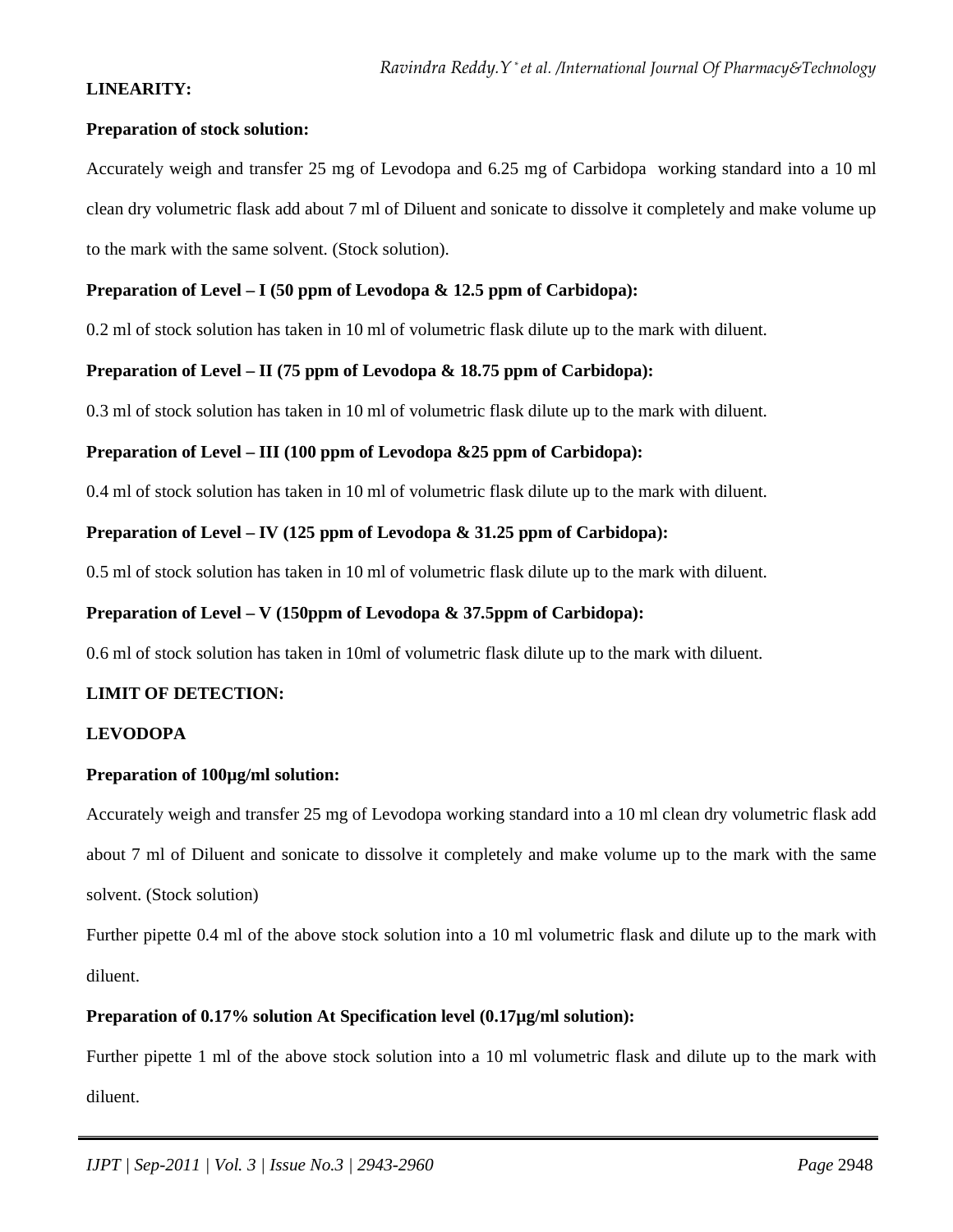*Ravindra Reddy.Y \* et al. /International Journal Of Pharmacy&Technology*

Pipette 0.17 ml of  $1\mu$ g/ml solution into a 10 ml of volumetric flask and dilute up to the mark with diluent.

## **CARBIDOPA**

## **Preparation of 25µg/ml solution:**

Accurately weigh and transfer 6.25 mg of Carbidopa working standard into a 10 ml clean dry volumetric flask add about 7 ml of Diluent and sonicate to dissolve it completely and make volume up to the mark with the same solvent. (Stock solution).

Further pipette 0.4 ml of the above stock solution into a 10ml volumetric flask and dilute up to the mark with diluent.

#### **Preparation of 0.4% solution At Specification level (0.1µg/ml solution):**

Further pipette 1ml of the above stock solution into a 10ml volumetric flask and dilute up to the mark with diluents

Pipette 0.4 ml of  $1\mu g/ml$  solution into a 10 ml of volumetric flask and dilute up to the mark with diluent.

## **LIMIT OF QUANTIFICATION:**

#### **LEVODOPA**

#### **Preparation of 100 µg/ml solution:**

Accurately weigh and transfer 25 mg of Levodopa working standard into a 10 ml clean dry volumetric flask add about 7 ml of Diluent and sonicate to dissolve it completely and make volume up to the mark with the same solvent. (Stock solution)

Further pipette 0.4 ml of the above stock solution into a 10 ml volumetric flask and dilute up to the mark with diluent.

#### **Preparation of 0.17% solution At Specification level (0.17µg/ml solution):**

Further pipette 1ml of the above stock solution into a 10 ml volumetric flask and dilute up to the mark with diluent.

Pipette 0.17 ml of 1µg/ml solution into a 10 ml of volumetric flask and dilute up to the mark with diluent.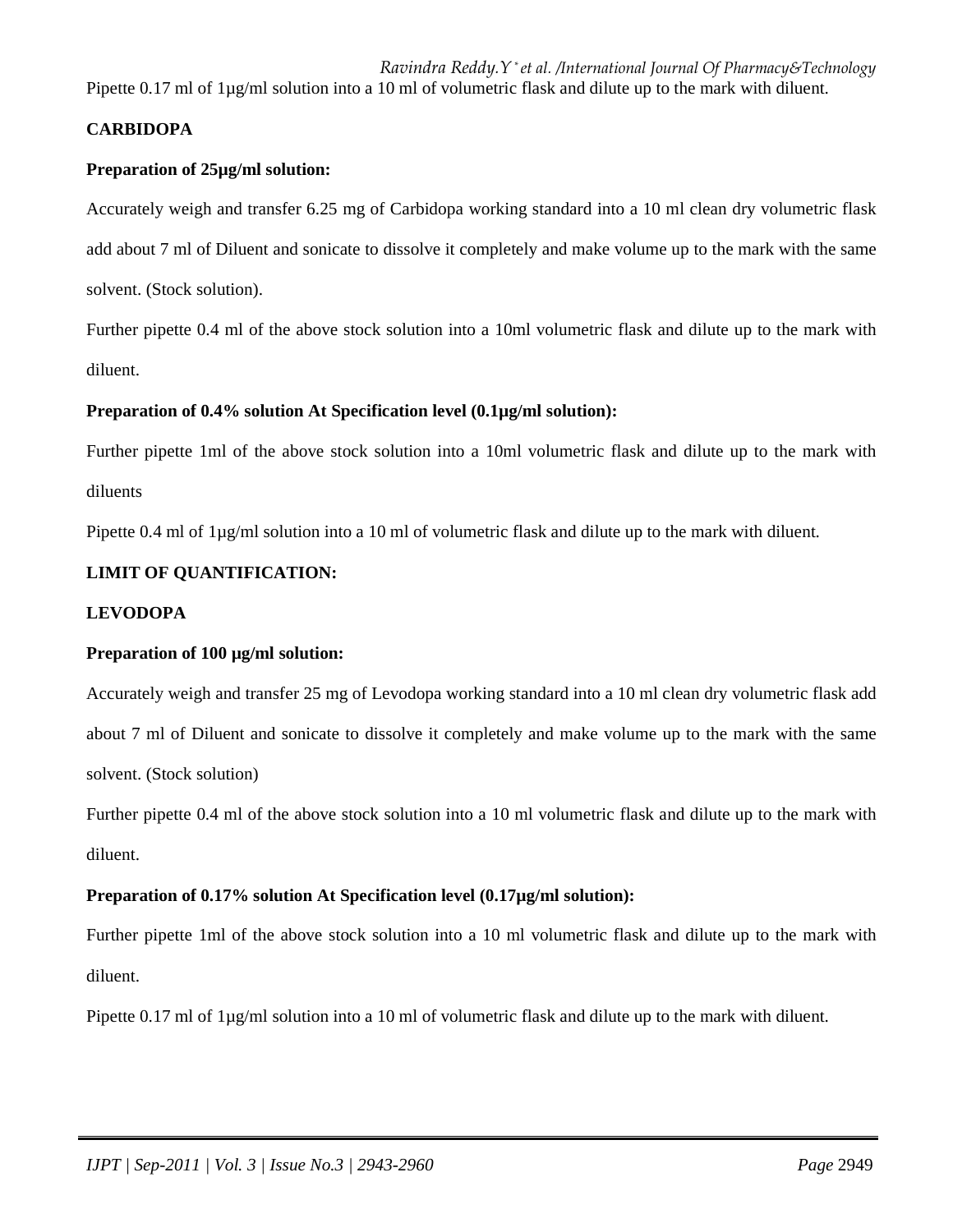## **CARBIDOPA**

#### **Preparation of 25 µg/ml solution:**

Accurately weigh and transfer 6.25 mg of Carbidopa working standard into a 10 ml clean dry volumetric flask add about 7 ml of Diluent and sonicate to dissolve it completely and make volume up to the mark with the same solvent. (Stock solution).

Further pipette 0.4 ml of the above stock solution into a 10 ml volumetric flask and dilute upto the mark with diluent.

#### Preparation of 1.38 % solution At Specification level (0.34 µg/ml solution):

Further pipette 1ml of the above stock solution into a 10 ml volumetric flask and dilute up to the mark with diluent.

Pipette 1.38 ml of 1µg/ml solution into a 10 ml of volumetric flask and dilute up to the mark with diluent.

## **ROBUSTNESS:**

As part of the Robustness, deliberate change in the Flow rate, Mobile Phase composition, Temperature Variation was made to evaluate the impact on the method.

A) The flow rate was varied at 0.4 ml/min to 0.6 ml/min.

Standard solution 100 ppm of Levodopa & 25 ppm of Carbidopa was prepared and analysed using the varied flow rates along with method flow rate.

B) The Organic composition in the Mobile phase was varied from 15% to 5%.

Standard solution 100  $\mu$ g/ml of Levodopa & 25  $\mu$ g/ml of Carbidopa was prepared and analysed using the varied Mobile phase composition along with the actual mobile phase composition in the method.

## **CALCULATION:**

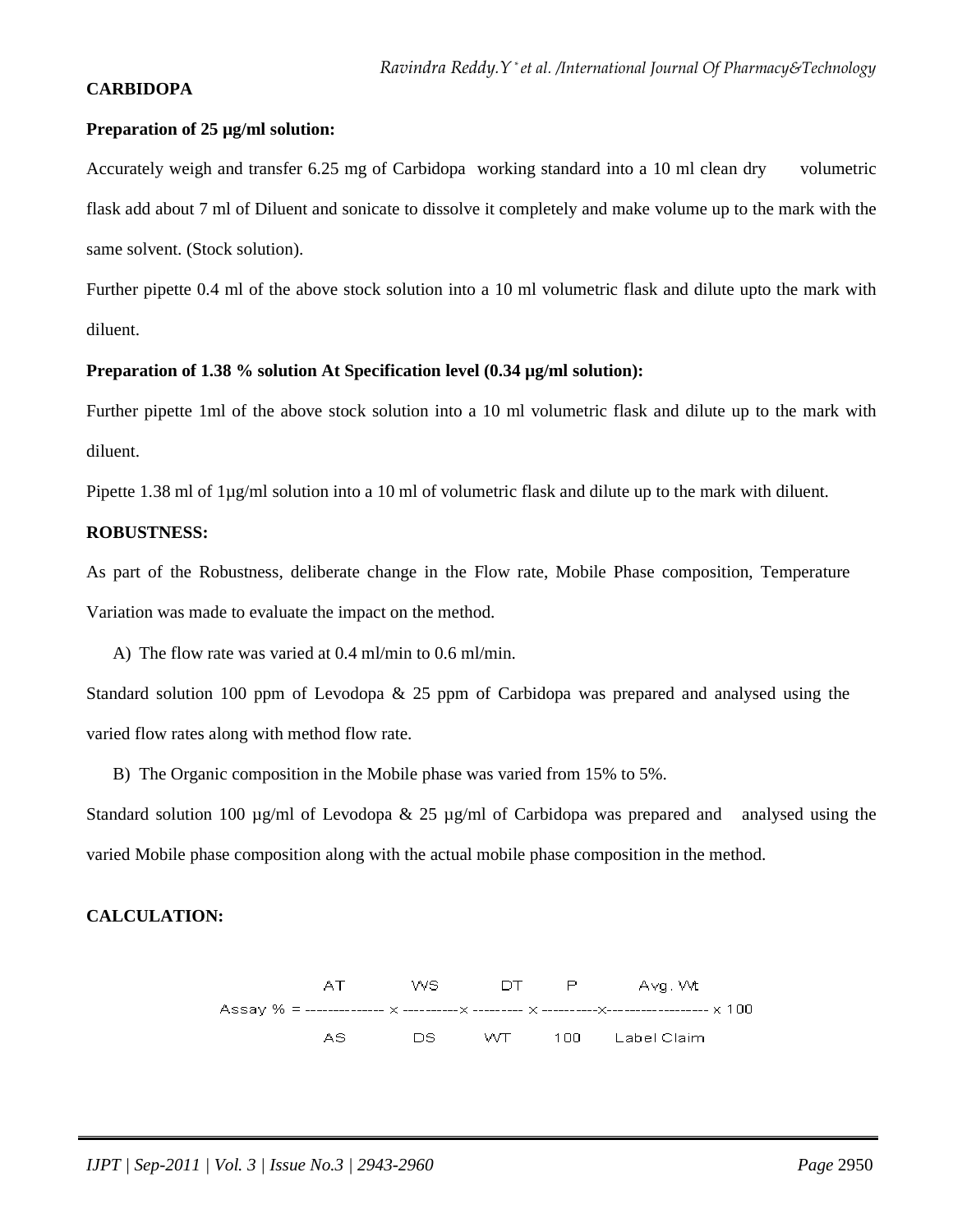Where:

- $AT = Average Peak Area obtained with test preparation$
- $AS = Average Peak Area obtained with standard preparation$
- WS = Weight of working standard taken in mg
- $WT = Weight of sample taken in mg$
- DS = Dilution of Standard solution
- $DT = Dilution of sample solution$
- $P =$  Percentage purity of working standard

## **Results and Discussions:**

## **System suitability:**

Standard solution is injected five times and Flow rate was maintained at 0.5 ml/min. temperature of column kept ambient and the column effluents were monitored at 280 nm, chromatograms were taken and System suitability parameters were computed. The system suitability was calculated as per ICH guidelines (figure no.1,2).







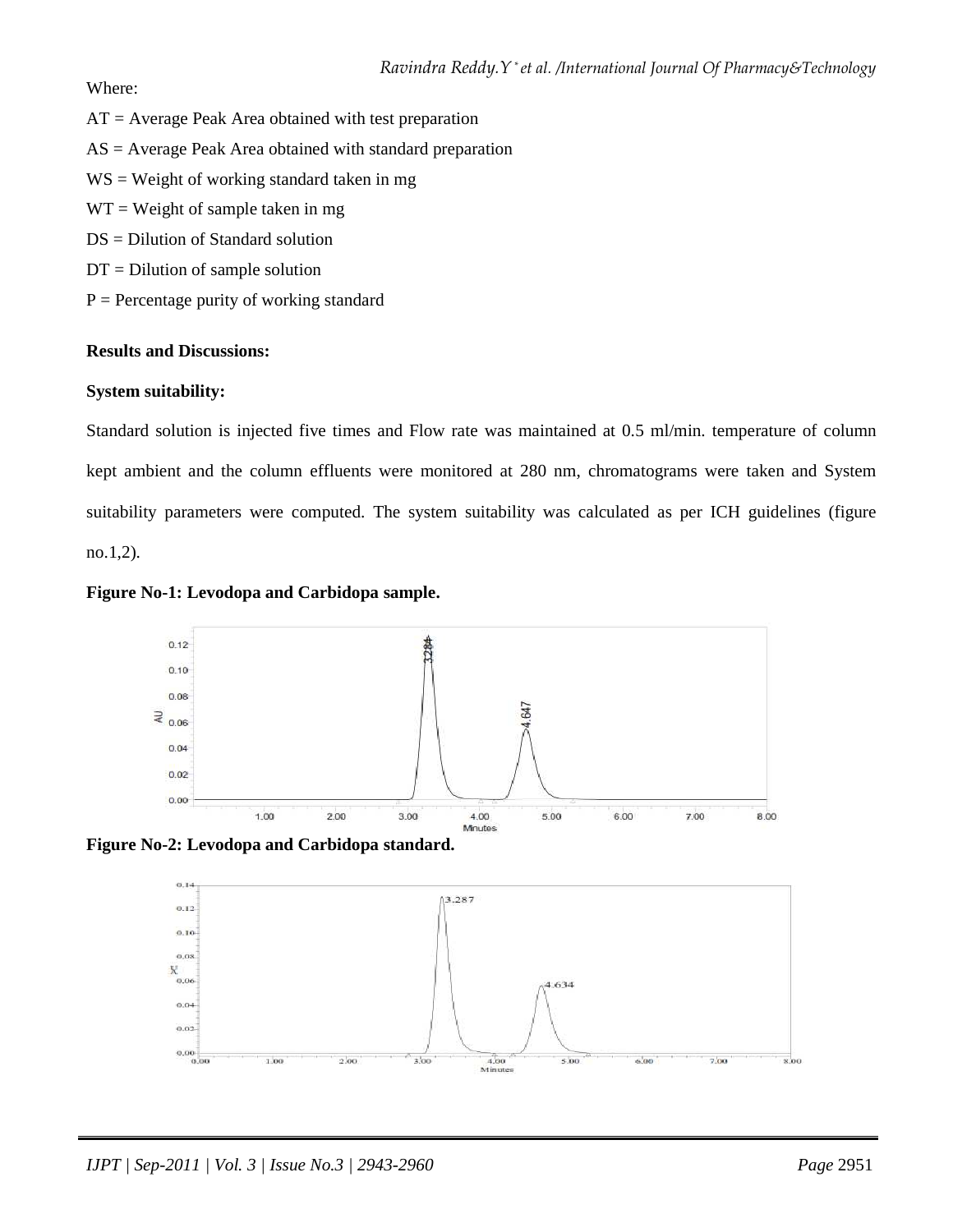## **Precision:**

The sample solution prepared as mentioned in sample preparation was injected for five times and measured the area for all five injections in HPLC. The %RSD for the area of five replicate injections was found to be within the specified limits. (table no.1 & 2).

|  |  | Table No-1: Summary of levodopa precision: |  |
|--|--|--------------------------------------------|--|
|--|--|--------------------------------------------|--|

| Injection                 | Area    |
|---------------------------|---------|
| Injection-1               | 1800075 |
| Injection-2               | 1794674 |
| Injection-3               | 1798698 |
| Injection-4               | 1799569 |
| Injection-5               | 1794931 |
| Average                   | 1797590 |
| <b>Standard Deviation</b> | 2592.7  |
| $%$ RSD                   | 0.14    |

## **Table No-2: Summary of carbidopa precision:**

| Injection                 | Area   |
|---------------------------|--------|
| Injection-1               | 947667 |
| Injection-2               | 948433 |
| Injection-3               | 948214 |
| Injection-4               | 948776 |
| Injection-5               | 944983 |
| Average                   | 947615 |
| <b>Standard Deviation</b> | 1525.3 |
| %RSD                      | 0.16   |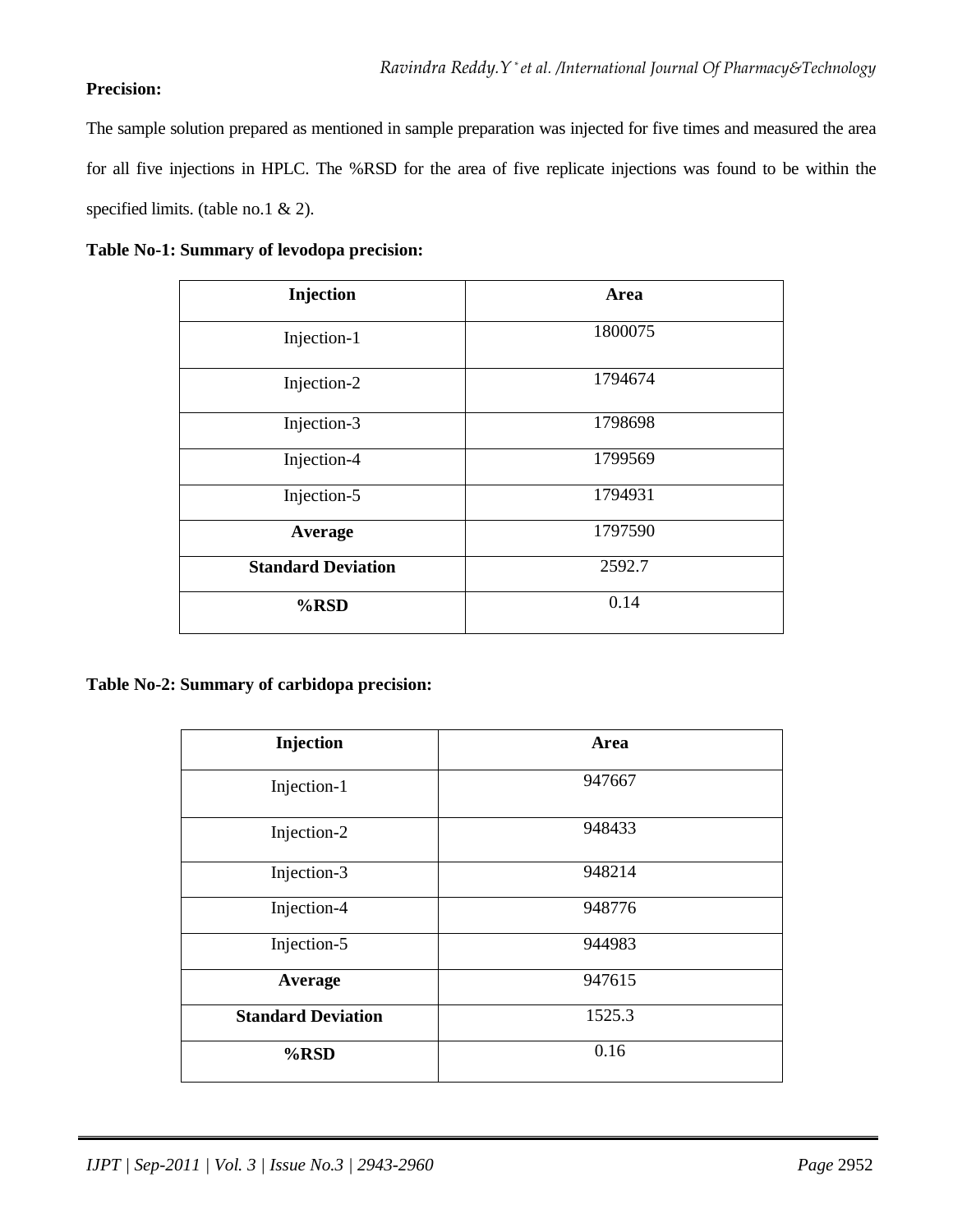## **INTERMEDIATE PRECISION:**

| Injection                 | Area    |
|---------------------------|---------|
| Injection-1               | 1831344 |
| Injection-2               | 1835541 |
| Injection-3               | 1838564 |
| Injection-4               | 1845898 |
| Injection-5               | 1865219 |
| Average                   | 1843313 |
| <b>Standard Deviation</b> | 13348.8 |
| $%$ RSD                   | 0.72    |

**Table No-3: Summary of levodopa intermediate precision:** 

 **Table No-4: Summary of Carbidopa intermediate precision:** 

| Injection                 | Area   |
|---------------------------|--------|
| Injection-1               | 966843 |
| Injection-2               | 967136 |
| Injection-3               | 967611 |
| Injection-4               | 968601 |
| Injection-5               | 977143 |
| Average                   | 969467 |
| <b>Standard Deviation</b> | 4342.5 |
| $%$ RSD                   | 0.45   |

### **ACCURACY (RECOVERY STUDIES):**

To check the degree of accuracy of the method, recovery studies were performed in triplet by standard addition method at 50%, 100% and 150% concentration levels.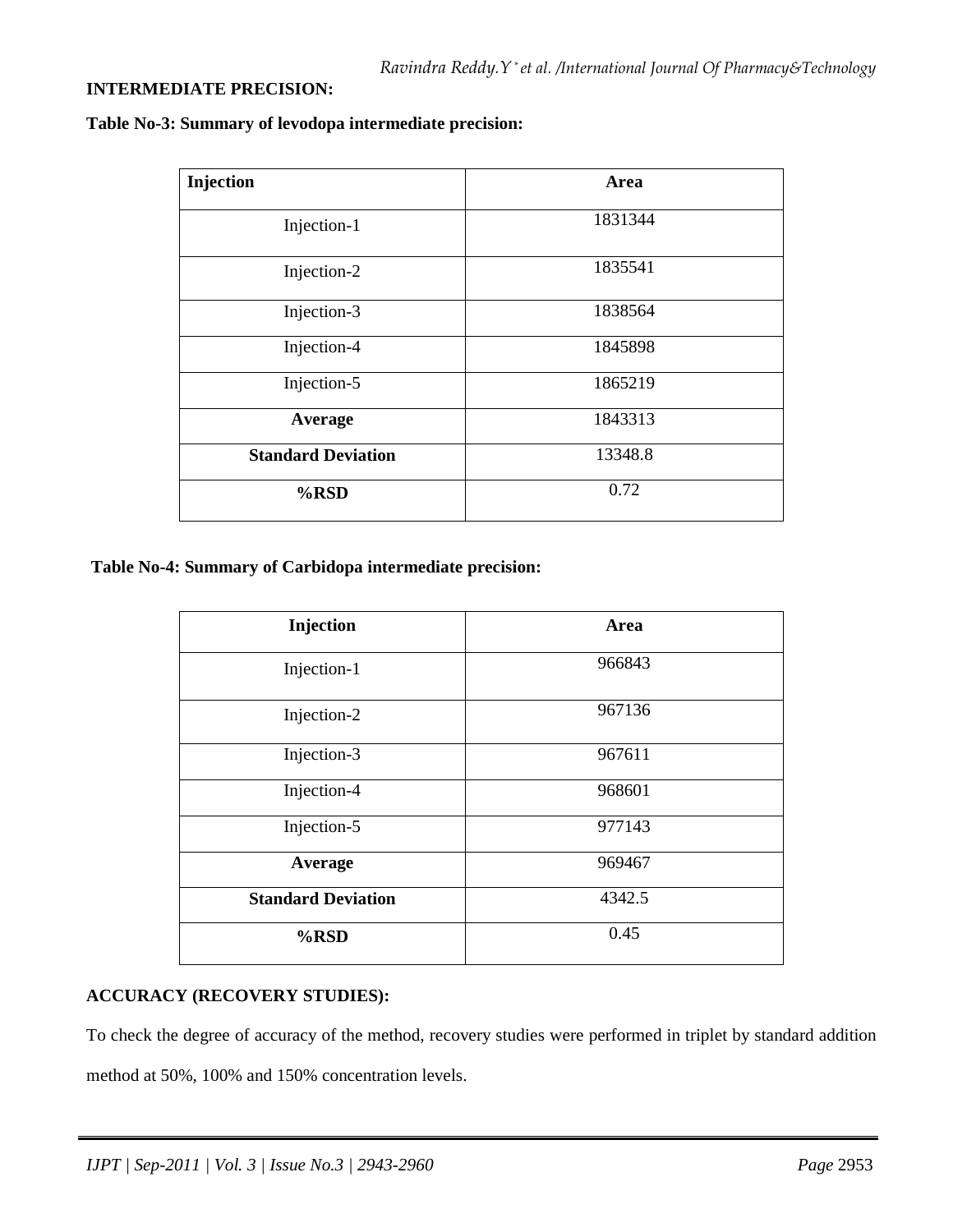Results of recovery studies are shown in table no.5.

| %Concentration<br>(at specification<br>Level) | Area    | Amount<br><b>Added</b><br>(mg) | <b>Amount</b><br>Found<br>(mg) | % Recovery | Mean<br><b>Recovery</b> |
|-----------------------------------------------|---------|--------------------------------|--------------------------------|------------|-------------------------|
| 50%                                           | 873206  | 12.5                           | 12.2                           | 98.3%      |                         |
| 100%                                          | 1770715 | 25.0                           | 24.9                           | 99.7%      | 99.8%                   |
| 150%                                          | 2705031 | 37.5                           | 38.0                           | 101.5%     |                         |

**Table No-5: Summary of Recovery studies of Levodopa.** 

## **Table No-6: Summary of Recovery studies of Carbidopa.**

| <b>%Concentration</b><br>(at specification<br>Level) | Area    | <b>Amount</b><br><b>Added</b><br>(mg) | <b>Amount</b><br>Found<br>(mg) | % Recovery | <b>Mean</b><br><b>Recovery</b> |
|------------------------------------------------------|---------|---------------------------------------|--------------------------------|------------|--------------------------------|
| 50%                                                  | 462040  | 3.125                                 | 3.07                           | 98.2%      |                                |
| 100%                                                 | 936766  | 6.25                                  | 6.23                           | 99.6%      | 99.9%                          |
| 150%                                                 | 1438287 | 9.375                                 | 9.56                           | 101.9%     |                                |

## **LINEARITY:**

Linearity was studied by preparing standard solutions at different concentration levels.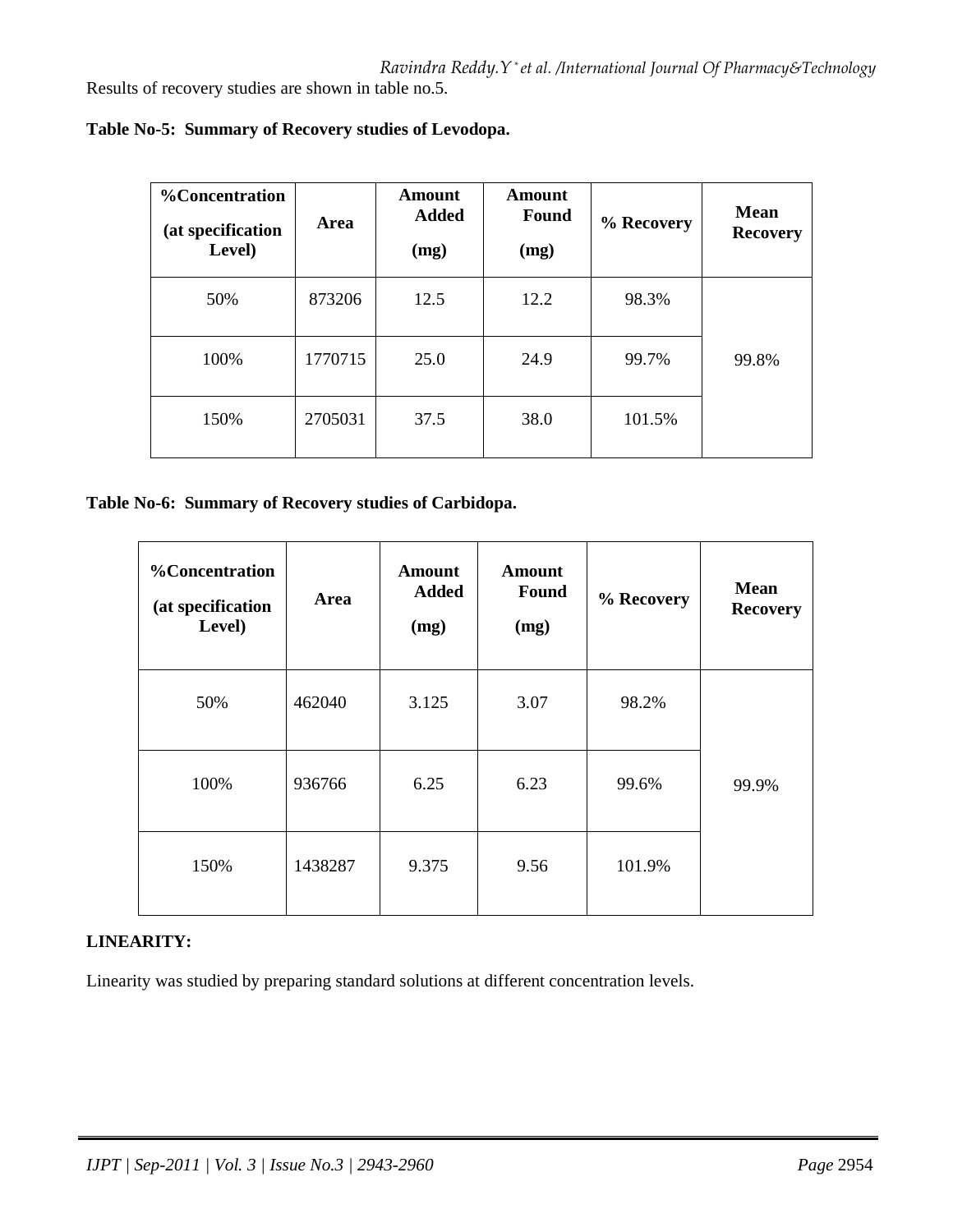| S.No           | <b>Linearity Level</b>         | <b>Concentration</b> | Area    |
|----------------|--------------------------------|----------------------|---------|
| $\mathbf{1}$   | I                              | 50ppm                | 613697  |
| $\overline{2}$ | $\mathbf{I}$                   | 75ppm                | 1232954 |
| 3              | $\rm III$                      | 100ppm               | 1783436 |
| $\overline{4}$ | IV                             | 125ppm               | 2353788 |
| 5              | V                              | 150ppm               | 2930827 |
|                | <b>Correlation Coefficient</b> |                      | 1.000   |

**Table No-8: Summary of Linearity for Carbidopa.** 

| S.No           | <b>Linearity Level</b>         | Concentration | Area    |
|----------------|--------------------------------|---------------|---------|
| $\mathbf{1}$   | $\mathbf I$                    | 12.5 ppm      | 319393  |
| $\sqrt{2}$     | $\mathbf{I}$                   | 18.75 ppm     | 647698  |
| 3              | III                            | 25 ppm        | 939367  |
| $\overline{4}$ | IV                             | 31.25 ppm     | 1238862 |
| 5              | $\mathbf V$                    | 37.5 ppm      | 1544535 |
|                | <b>Correlation Coefficient</b> |               | 0.999   |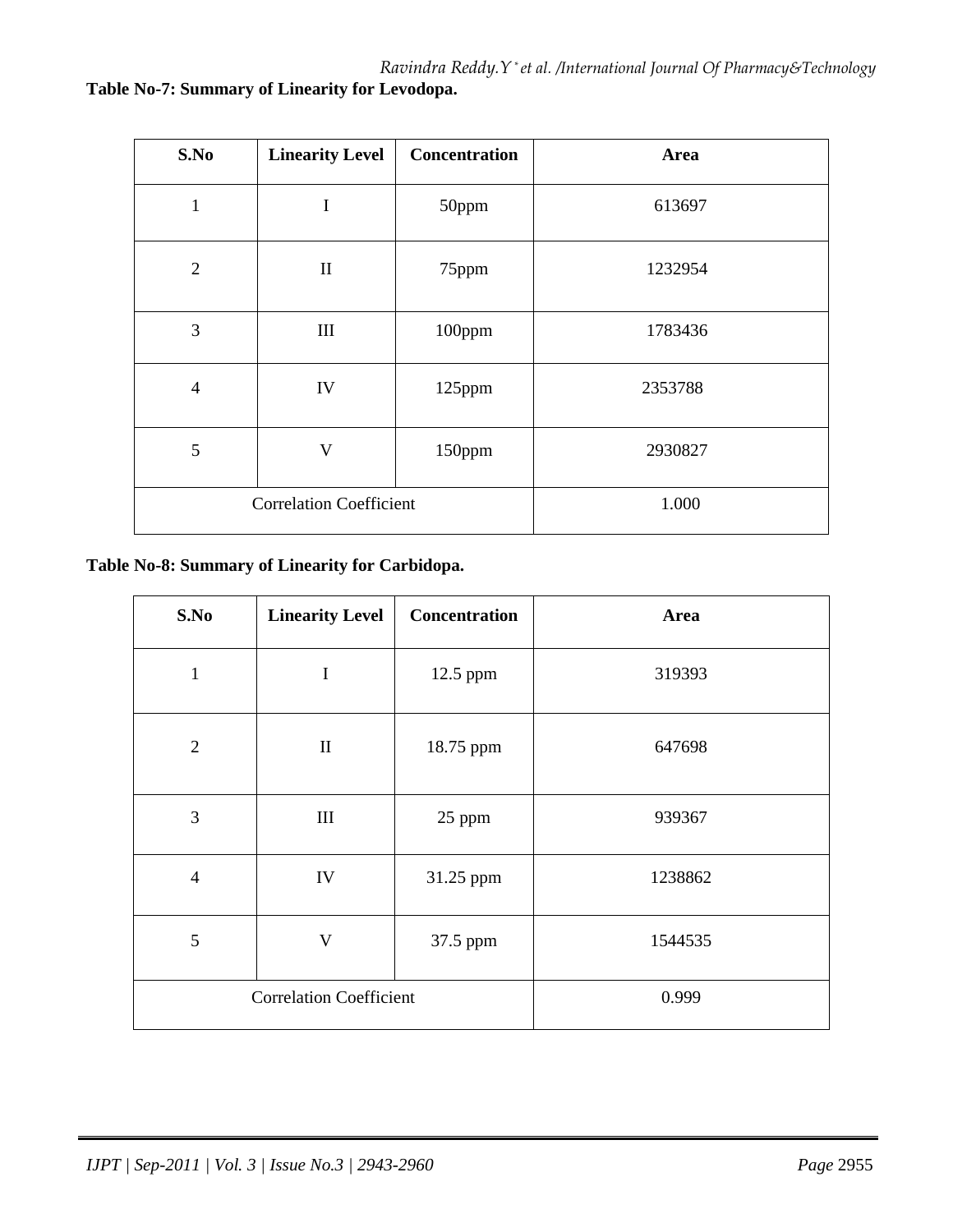



**Figure No-4: Linearity Graph of Carbidopa.** 

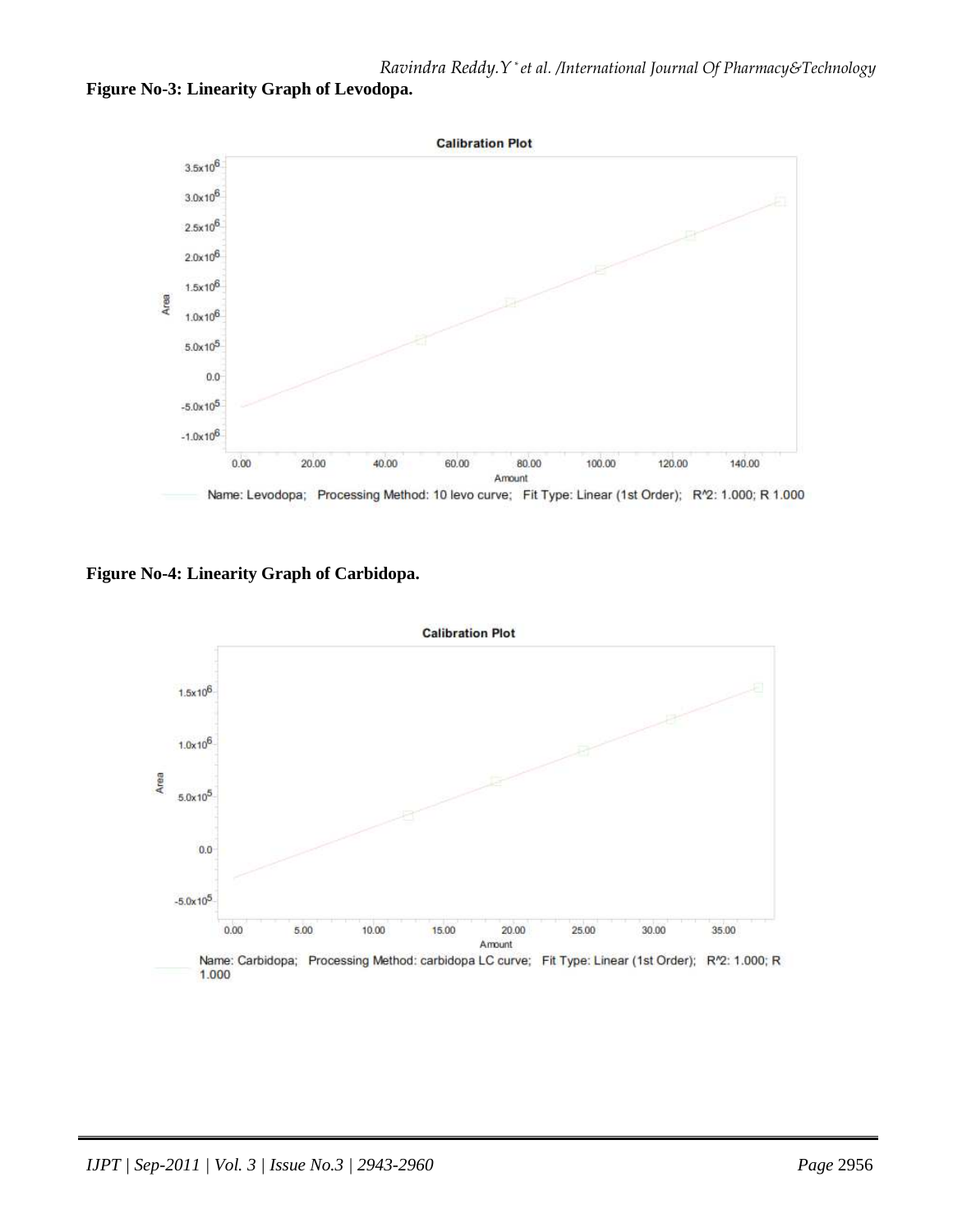## **LOD and LOQ:**

## **LEVODOPA:**

For Levodopa the LOD concentration for obtained is 0.00017 mg/ml (or) 0.17% with respect to working concentration of 0.1 mg/ml and the LOQ concentration obtained is 0.00017 mg/ml (or) 0.17% with respect of working concentration of 0.1mg/ml (table no.9).

| Table No-9: Summary of LOD and LOQ. |  |  |  |
|-------------------------------------|--|--|--|
|-------------------------------------|--|--|--|

| Component      | Working              | LOD                  | Signal to Noise Ratio |
|----------------|----------------------|----------------------|-----------------------|
|                | concentration[mg/ml] | concentration[mg/ml] |                       |
| Levodopa [LOD] |                      | 0.00017              | 2.96                  |
| Levodopa [LOQ] |                      | 0.00017              | 9.90                  |

#### **CARBIDOPA:**

For Carbidopa the LOD concentration obtained is 0.00017 mg/ml (or) 0.17% with respect to working concentration of 0.025 mg/ml and the LOQ concentration obtained is 0.0001 mg/ml (or) 0.4% with respect to working concentration of 0.025 mg/ml (table no.10).

#### **Table No-10: Summary of LOD and LOQ.**

| Component       | Working              | <b>LOD</b>           | Signal to Noise Ratio |
|-----------------|----------------------|----------------------|-----------------------|
|                 | concentration[mg/ml] | concentration[mg/ml] |                       |
|                 |                      |                      |                       |
|                 |                      |                      |                       |
| Carbidopa [LOD] | 0.025                | 0.00017              | 3.03                  |
|                 |                      |                      |                       |
| Carbidopa [LOQ] | 0.025                | 0.0001               | 9.94                  |
|                 |                      |                      |                       |

#### **ROBUSTNESS:**

#### **The flow rate was varied at 0.4 ml/min to 0.6ml/min.**

The results are summarized:

On evaluation of the above results, it can be concluded that the variation in flow rate affected the method

significantly. Hence it indicates that the method is robust even by change in the flow rate  $\pm 10\%$ .

The method is robust only in less flow condition.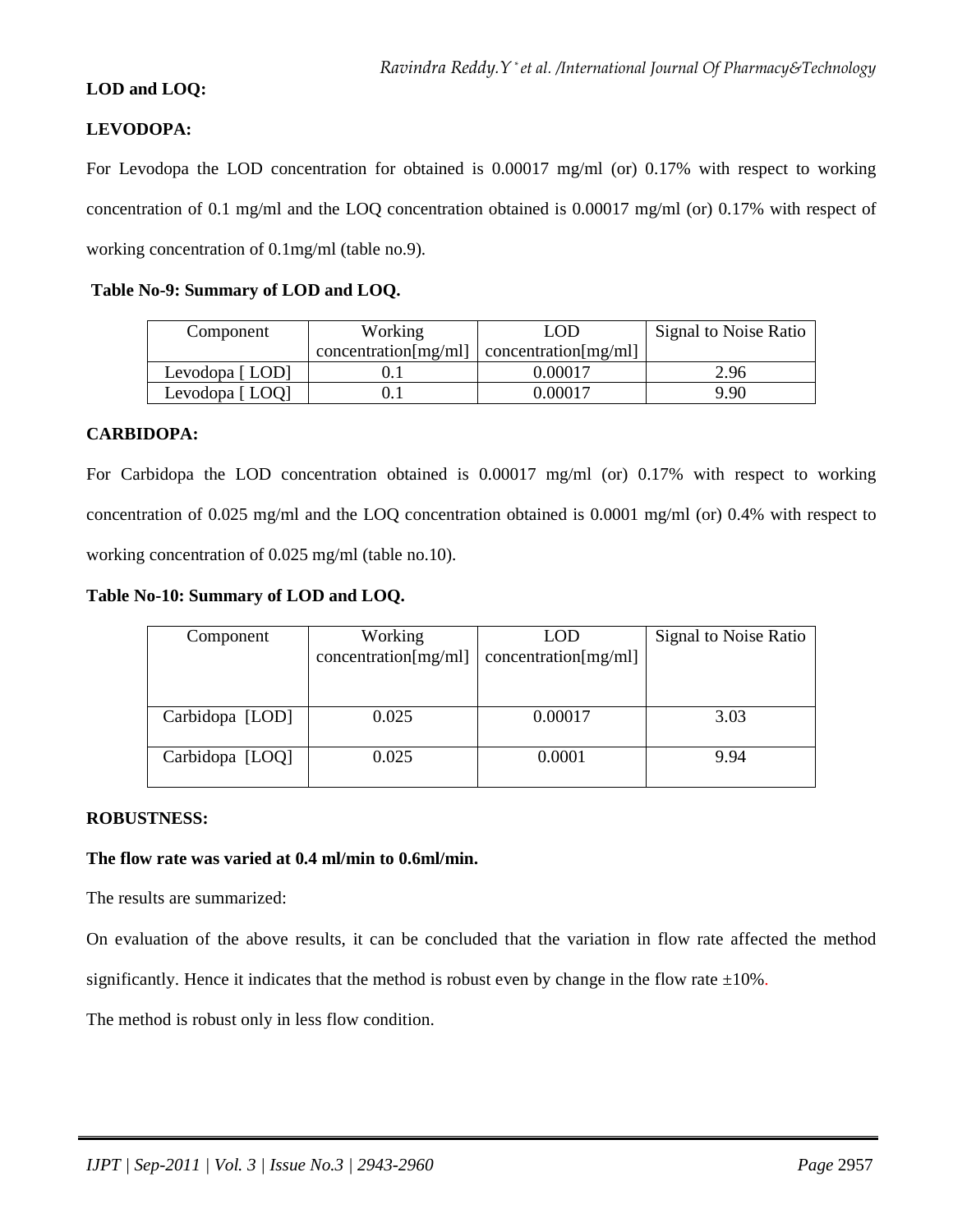#### **System suitability results for Levodopa:**

|               |                               | <b>System Suitability Results</b> |                    |
|---------------|-------------------------------|-----------------------------------|--------------------|
| S.No          | <b>Flow Rate</b><br>$m/m$ in) | <b>USP Plate Count</b>            | <b>USP Tailing</b> |
|               | 0.4                           | 2232.3                            | 1.4                |
| $\mathcal{D}$ | 0.5                           | 2381.7                            | 1.3                |
| 3             | 0.6                           | 2193.0                            | 1.2                |

#### **System suitability results for Carbidopa:**

|      |                              | <b>System Suitability Results</b> |                    |
|------|------------------------------|-----------------------------------|--------------------|
| S.No | <b>Flow Rate</b><br>(ml/min) | <b>USP Plate Count</b>            | <b>USP Tailing</b> |
|      | 0.6                          | 2173.3                            | 1.4                |
| ∍    | 0.8                          | 2880.9                            | 1.2                |
| 3    | 1.0                          | 2013.7                            | 1.1                |

## *The Organic composition in the Mobile phase was varied from 15% to 5%.*

The results are summarized

On evaluation of the above results, it can be concluded that the variation in 10% Organic composition in the mobile phase affected the method significantly. Hence it indicates that the method is not robust even by change in the Mobile phase  $\pm 1$ 

### **System suitability results for Levodopa:**

| S.No | Change in Organic<br>Composition in<br>the Mobile Phase | <b>System Suitability Results</b> |                    |
|------|---------------------------------------------------------|-----------------------------------|--------------------|
|      |                                                         | <b>USP Plate Count</b>            | <b>USP Tailing</b> |
|      | 10% less                                                | 2227.0                            | 1.2                |
|      | *Actual                                                 | 2381.7                            | 1.3                |
|      | $10\%$ more                                             | 2168.7                            | 1.3                |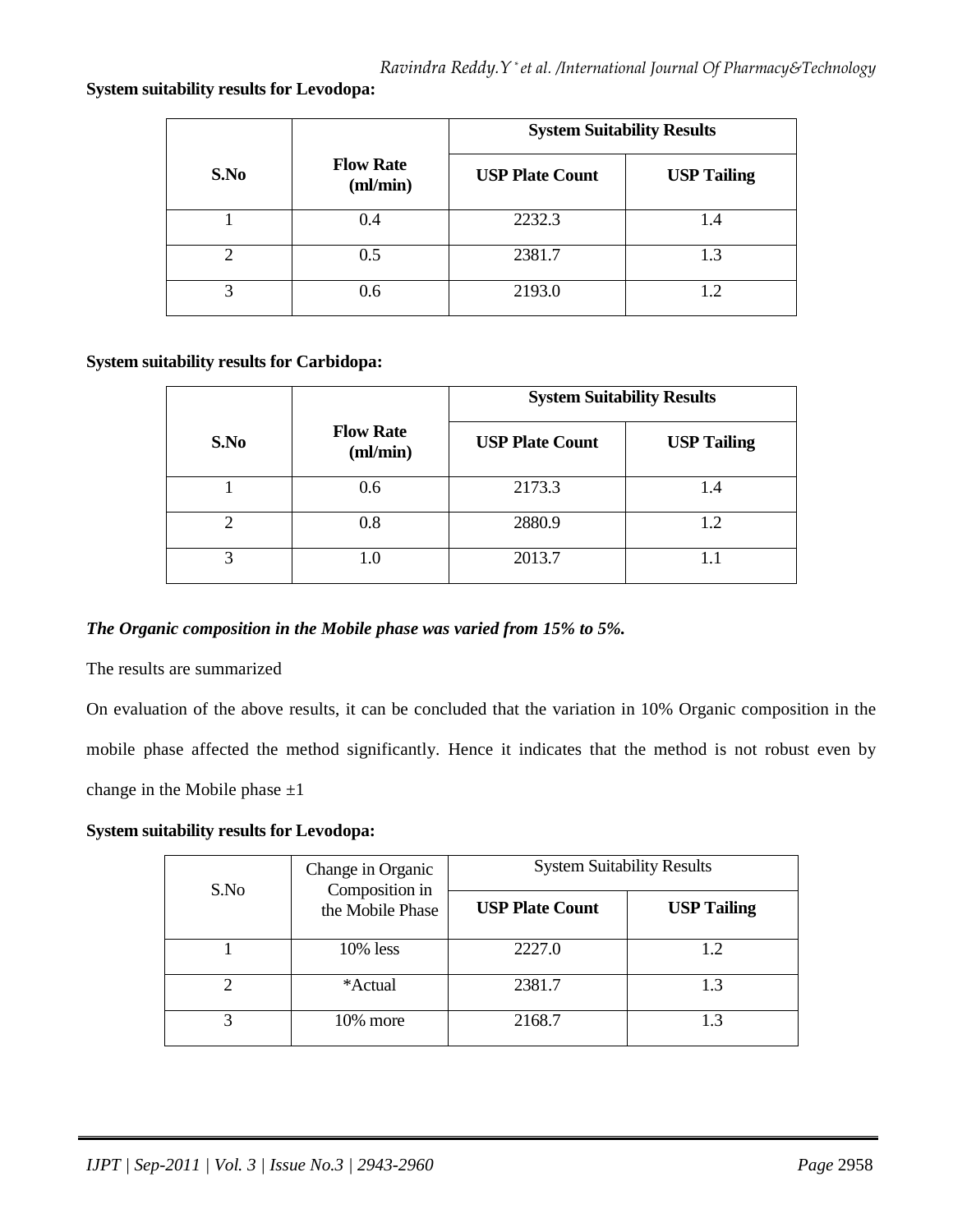**System suitability results for Carbidopa:** 

| S.No                        | <b>Change in Organic</b><br><b>Composition in</b><br>the Mobile<br><b>Phase</b> | <b>System Suitability Results</b> |                    |
|-----------------------------|---------------------------------------------------------------------------------|-----------------------------------|--------------------|
|                             |                                                                                 | <b>USP Plate Count</b>            | <b>USP Tailing</b> |
|                             | $10\%$ less                                                                     | 2303.1                            |                    |
| $\mathcal{D}_{\mathcal{A}}$ | *Actual                                                                         | 2880.9                            | 1.3                |
| 3                           | 10% more                                                                        | 2288.4                            |                    |

## **Conclusion:**

The results of the validation study indicate that the analytical method developed for the determination of assay is found to be accurate and precise. The percentage RSD for all parameters was found to be less than two, which indicates the validity of the method and assay results obtained by this method are in fair agreement. The method is both repeatable and rugged.

## **Acknowledgement:**

The authors are thankful to Mr. K. Chandra Shekar, Managing Director of Pharma train, Balanagar, Hyderabad Author thankful to A. Sunil Kumar Reddy, principal, Bharat Institute of Technology (Pharmacy) his support during this work.

## **References:**

- 1. Levodopa and Carbidopa website-http://www.rxlist.com/sinemet-drug.htm
- 2. *Thai J. Pharm. Sci. 33 (2009) 123-136* 123 Simultaneous spectrophotometric determination of carbidopa and levodopa by partial least squares regression, principal component regression and least squares support vector machine methods
- 3. J.M. Cedarbaum. Clinical pharmacokinetics of antiparkinsonian drugs, *Clin. Pharmacokinet.* 13: 141- 178 (1987).
- 4. R.M. Pinder, R.N. Brogden, P.R. Sawyer, T.M. Speight,and G.S. Avery. Levodopa and decarboxylase inhibitors: areview of their clinical pharmacology and use in the treatmentof Parkinsonism, *Drugs* 11: 329-377 (1976).